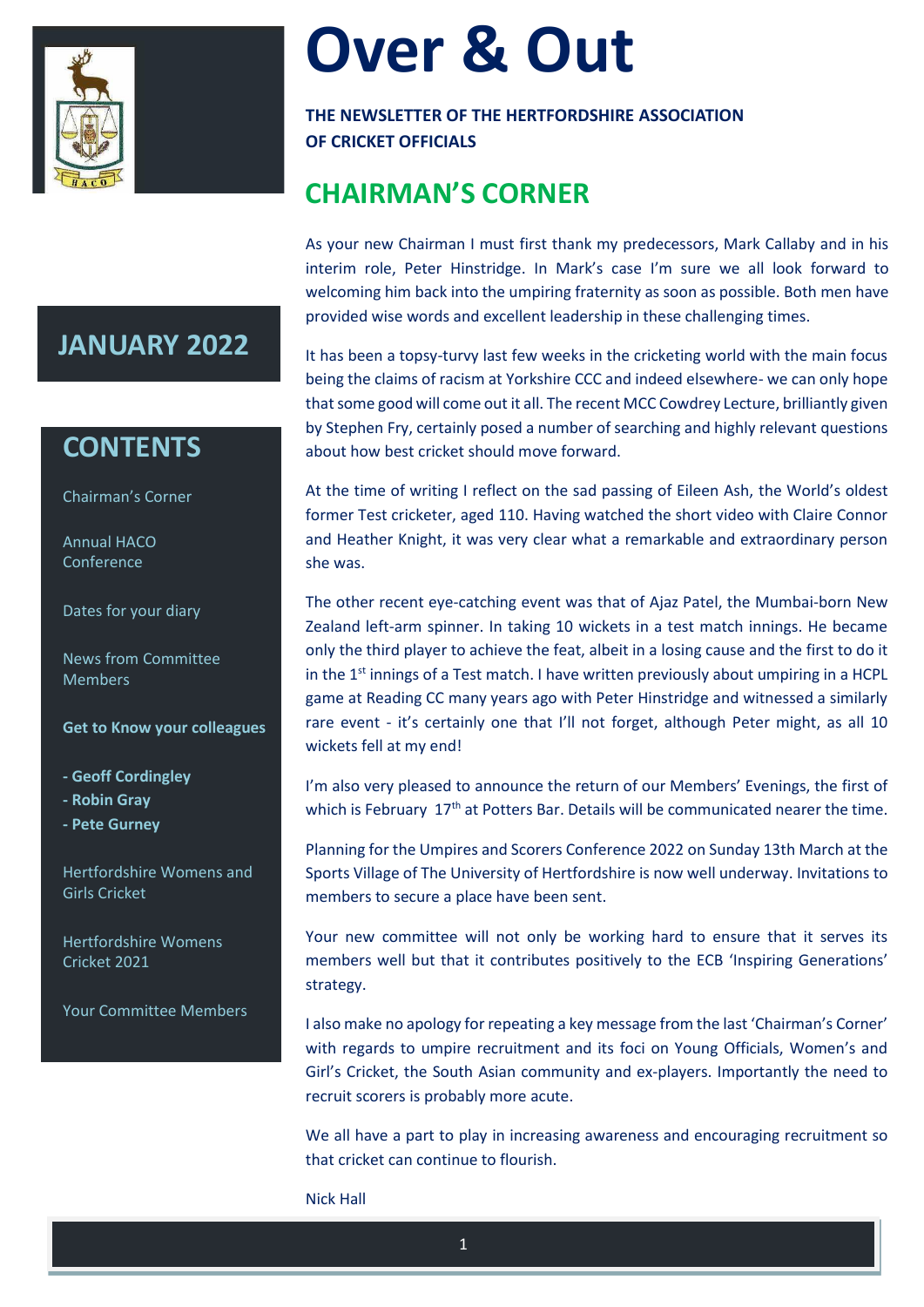# **ANNUAL HACO CONFERENCE**

### For Umpires and Scorers Achieving Best Practice' Sunday 13 March 2022

It is with both pleasure and anticipation that we invite you to attend the inaugural Conference of our Association. Hopefully both scorers and umpires of all levels will benefit from the day's activities which are outlined below.

| 08.45 to 09.10 | Arrival, registration and      |                                |
|----------------|--------------------------------|--------------------------------|
|                | welcome.                       |                                |
| 09.10 to 10.00 | <b>Whole Group Session and</b> | Hamish Grant (ECB Officials'   |
|                | GuestSpeaker.                  | Pathway Manager)               |
|                |                                |                                |
| 10.00 to 12.30 | 3 Breakout sessions            | <b>Examples: 'Managing</b>     |
|                | chosen byparticipants in       | Player Behaviour',             |
| (includes a    | advance on various             | 'Staying on top of your        |
| break)         | topics.                        | game' and Scorer/umpire        |
|                |                                | cooperation                    |
| 12.30 to 13.05 | Whole Group Session and        | Matti Watton (London Region    |
|                | <b>Guest Speaker</b>           | Chair)                         |
| 13.05 to 14.00 | Lunch                          |                                |
| 14.00 to 16.00 | 3 sessions for all umpires     | <b>Includes 'Managing</b>      |
|                | or a scorers session, as       | limited overs matches'         |
|                | appropriate                    | and a practical session in     |
|                |                                | the sports hall.               |
| 16.00 to 16.15 | <b>Break</b>                   |                                |
| 16.15 to 17.00 | <b>Whole Group Session</b>     | Includes 'Safeguarding',       |
|                |                                | <b>EDI</b> update and          |
|                |                                | ' Umpire development' sessions |
| 17.00          | Close                          |                                |
|                |                                |                                |

**Venue Details**: Hertfordshire Sports Village, de Havilland Campus, HatfieldBusiness Park, Hatfield, AL10 9EU (Free parking available).

Further details will be provided periodically, but in the meantime please contact the Conference Planning Committee (Nick Hall, Tim Caldicott, Hilary Stiffin and Hemal Wijesuriya) if you would like any additional information.

### HACO 2022 Conference: Booking Details

Bookings are now being taken for the inaugural HACO Conference to be held at Hertfordshire Sports Village, De Haviland Campus, Hatfield, AL10 9EU on Sunday 13<sup>th</sup> March 2022.

We anticipate a strong demand for places on a first come, first served basis.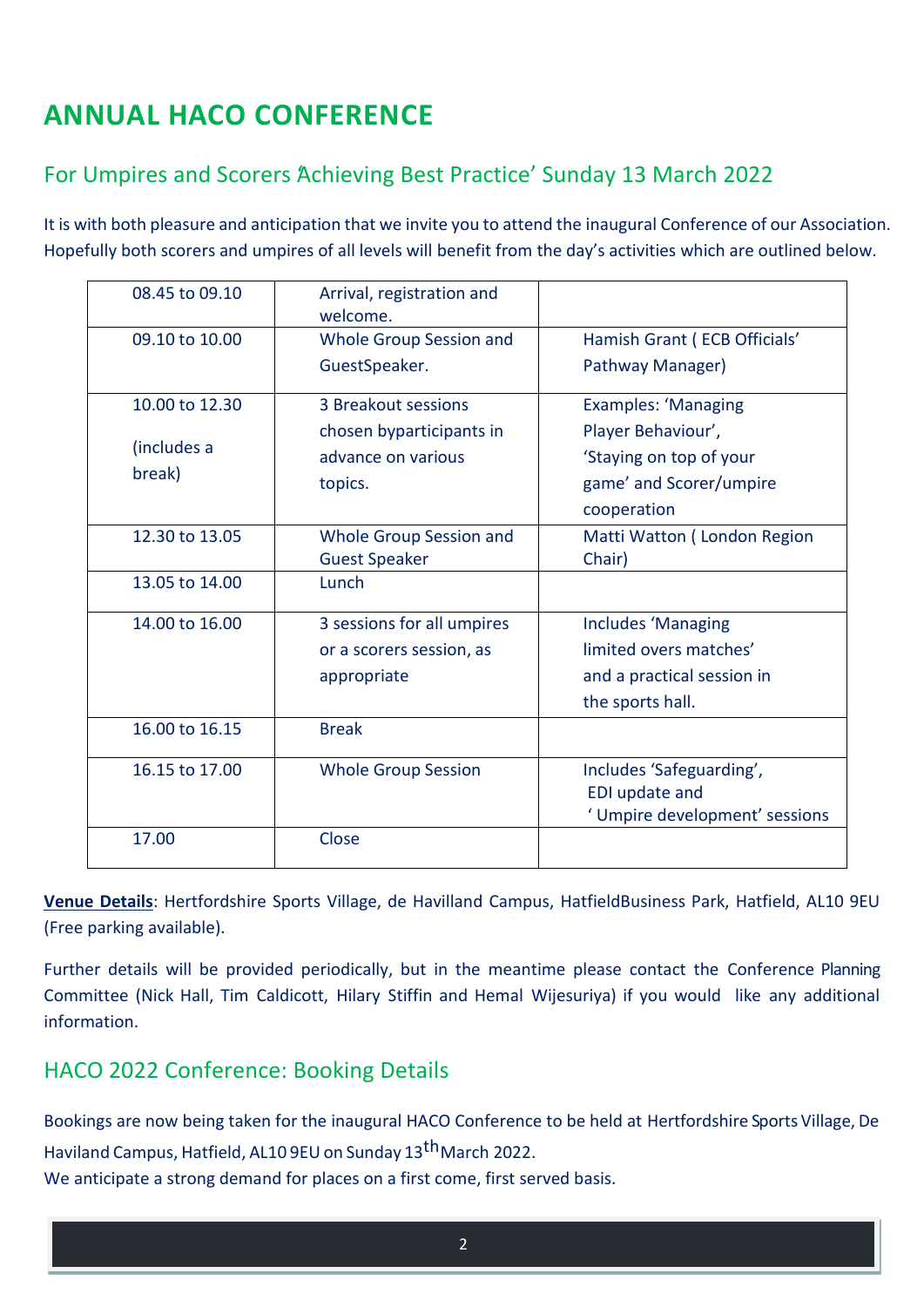(A light Lunch and all refreshments are included).

To confirm your place at the conference, the HACO subsidised conference fee of £20per member should be paid in one of the two following ways:

BACS payment to the HACO current account Sort Code 30-99-31 Account Number 00685337 Please use the reference: *ASMITH (your name)* **22CONF**

or

Cheque payable to HACO sent by post to the TreasurerGerry Wilkinson 19 Woodmere AvenueWatford **WD24 7LR** 

We need to have a good idea of numbers attending as soon as possible, so that we can plan room, facilities, speaker and tutoring requirements with our hosts.

Payment of the conference fee at your earliest possible convenience would be appreciated and payments need to be received by **Friday 11th February (if paying by cheque) or Monday 28th February ( if paying by BACS)**

# **DATES FOR YOUR DIARY**

### **MEMBERS MEETINGS**

Member's meetings have been arranged for:

- 17 February 2022
- 24 March 2022

More details will be provided nearer the time.

# **NEWS FROM COMMITTEE MEMBERS**

Hilary Stiffin – County Scorers' Officer

As another season is creeping up on us, plans are well underway for courses within Hertfordshire and indeed countrywide. The Hertfordshire Club Scorer Course, for those who have successfully completed the Basic of Scoring Online Course and/or want to progress to become a qualified Level 1 scorer was first advertised in November 2021and is now full. We do however still have places on a PCS Pro electronic course, further information and to book please go to the following link: [https://booking.ecb.co.uk/d/l8qm31.](https://booking.ecb.co.uk/d/l8qm31)

Following recent emails, just a reminder that on Sunday 13<sup>th</sup> March 2022 at the Hertfordshire Sports Village your HACO is arranging a conference. There will be sessions for both umpires and scorers and time where we as scorers can discuss issues together. So please do book and come along, it will be good to see as many of you as possible there before the start of the 2022 season.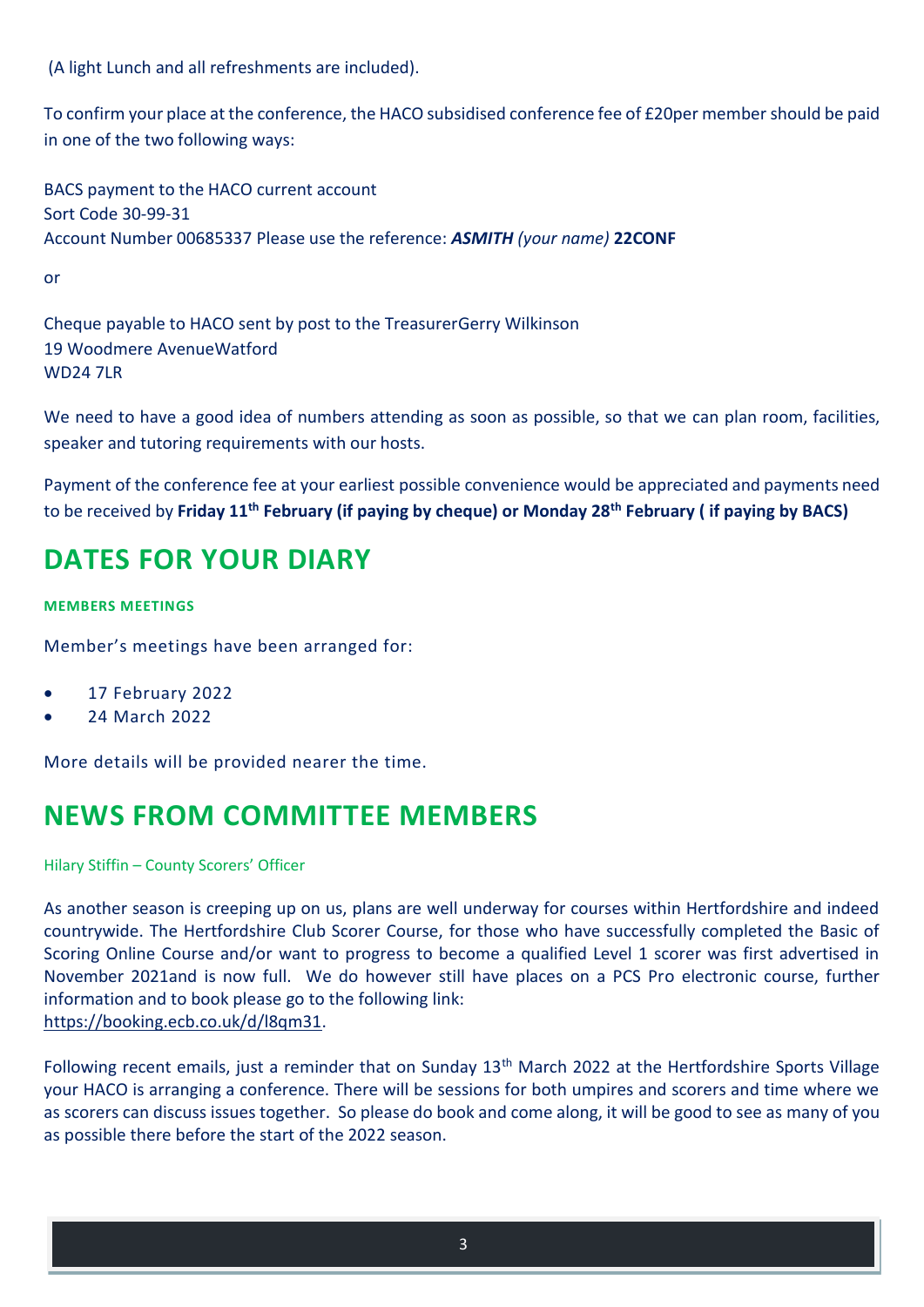For those of you unaware, there are some excellent sessions on YouTube that our ACO Scorers' Education Manager recorded during lockdown. The channel is called RunsWktsOvers and you can access it at [https://www.youtube.com/channel/UCoBu7VMwO-d6mxDDxYgPx7w.](https://www.youtube.com/channel/UCoBu7VMwO-d6mxDDxYgPx7w)

And also Cricket Scorers Untallied (@cricketscorers1) is on Twitter and they produce podcasts on all things scoring.

If you are a Facebook user, then please do a search for the Hertfordshire Cricket Scorers page and ask to join. There's always someone on there that can help with any issues, even during matchdays.

# **GET TO KNOW YOUR COLLEAGUES**

#### **GEOFF CORDINGLY**

#### **WHERE WERE YOU BORN AND RAISED. IF NOT IN HERTFORDSHIRE, WHEN DID YOU MOVE HERE?**

I was born and bred in Yorkshire. I moved to Hertfordshire in 1974

#### **HOW DID YOU GET INTERESTED IN CRICKET? WHO WAS THE PERSON WHO INSPIRED YOU TO PLAY THE GAME?**

Coming from Yorkshire with its pedigree of cricket (although not liberalism!) I do not remember a time when I was not interested in the game. Fred Truman was my inspiration to play the game.

#### **TELL ME ABOUT YOUR CRICKET CAREER FROM SCHOOL TO WHEN YOU RETIRED. IF YOU HAVE RETIRED.**

After school, I only played 20 over evening matches most of the time.

#### **HOW DID YOU BECOME AN UMPIRE?**

Hertford CC asked me to umpire its second team when they were short of an umpire and then I thought "I'd better get qualified" if I was going to umpire.

#### **WHO ARE YOUR CRICKETING GREATS?**

Garfield Sobers, Fred Truman Brian Close, Jonny Wardle, Rohan Kanhai, Wesley Hall.

### **WHAT OTHER SPORTS HAVE YOU PLAYED/INTERESTED IN?**

Tennis and football

### **DO YOU SUPPORT A COUNTY CRICKET TEAM – IF SO, WHICH ONE?**

**Yorkshire**

### **FAVOURITE PLAYER AND WHY**

Fred Truman had such a natural, majestic action.

### **ANY SPORTING HIGHLIGHT THAT YOU ARE PROUD OF**

Winning a tug of war competition in Potters Bar by beating the firemen and the police by teamwork and not brawn.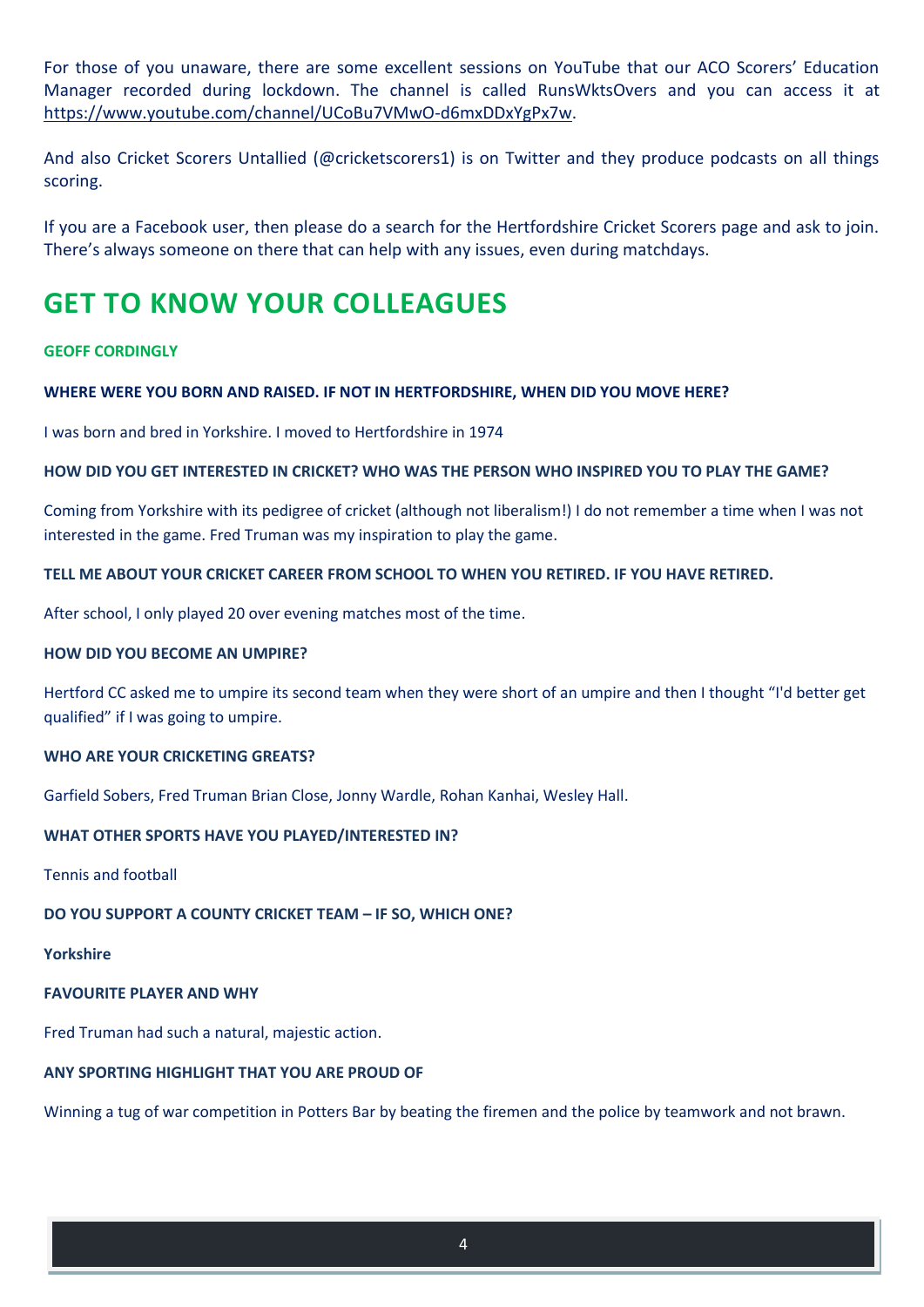#### **ROBIN GRAY**

#### **WHERE WERE YOU BORN AND RAISED. IF NOT IN HERTFORDSHIRE, WHEN DID YOU MOVE HERE?**

I was born in the fine city of Norwich and moved into Hertfordshire from London in 1993.

#### **HOW DID YOU GET INTERESTED IN CRICKET? WHO WAS THE PERSON WHO INSPIRED YOU TO PLAY THE GAME?**

I came into the game through Primary and Secondary school in Norfolk. I played village cricket as a young teenager before beginning to play at a higher level with Overstrand. We used to get holidaymakers coming to watch the game and one of my roles was to circulate the ground with a collection box!

At that time I was a member of a folk singing group and Mike Rowson, a local teacher, encouraged me to play at Overstrand. He later became an important figure with Horsford CC and Norfolk CCC; he also coached nationally as well as being an umpire. He sadly died a few years ago and I still think of him. We also used to meet regularly at Norwich City and share stories; always interested in my professional and sporting career.

#### **TELL ME ABOUT YOUR CRICKET CAREER FROM SCHOOL TO WHEN YOU RETIRED. IF YOU HAVE RETIRED.**

When I moved to College to train as a teacher, I played cricket there before moving to St Neots to live and my first teaching post. I played for the town side as well as Eltisley on a Sunday with a parent from the school.

When I taught in North London, I played at Cockfosters and North Middlesex becoming an all-rounder with steady medium pace and a solid bat down the order. I also captained sides at  $2/3^{rd}$  XI level. My wife Sharon, was the scorer, refusing pointedly to ever do teas!

When I moved into Hertfordshire, I finished my playing career with Datchworth. I was fortunate to have similar players with young children, so Saturdays were a joyful family occasion. I recently found my son playing against Datchworth and a player from those days reminded him that I still hold the club's 3<sup>rd</sup> wicket highest partnership record!

#### **HOW DID YOU BECOME AN UMPIRE?**

I enjoy telling this story where I tell players and indeed other umpires when tutoring, that first my knees went, then my shoulder and when my eyesight and hearing went I became an umpire!

I live in Watton at Stone and when I decided to stop playing, I offered my services to the village side as an umpire for a pint and cricketers meal at the George. After a couple of years, I began the umpiring courses under Geoff Cordingly and Murray Carlson, amongst others and continue to be thankful for their advice and support. There is no better place to watch a game of cricket in my opinion and to be part of the game.

#### **WHO ARE YOUR CRICKETING GREATS?**

I am indeed blessed having reached the age of over 60 and to have witnessed the talents of Tom Graveney, Basil D'Oliveira, John Edrich, Alan Knott, Ian Botham, Kevin Pietersen and Alistair Cook. But more significantly for me, it was being introduced through the BBC to the extraordinary abilities of Charlie Griffiths, Gary Sobers, Bob Simpson. Sunil Gavaskar, Mike Proctor, Viv Richards, Clive Lloyd et al. More recently, Sachin Tendulkar, Steve Waugh, Brain Lara, Wasim Akram, Shane Waugh and Virat Kohli – the list could go on.

#### **WHAT OTHER SPORTS HAVE YOU PLAYED/INTERESTED IN?**

I am interested in most sports and spend many happy hours watching Sky sports!

As a Norwich City fan ('it's the hope that kills you); I recognise the ups and downs of sport and so it emerges as a regular player of golf!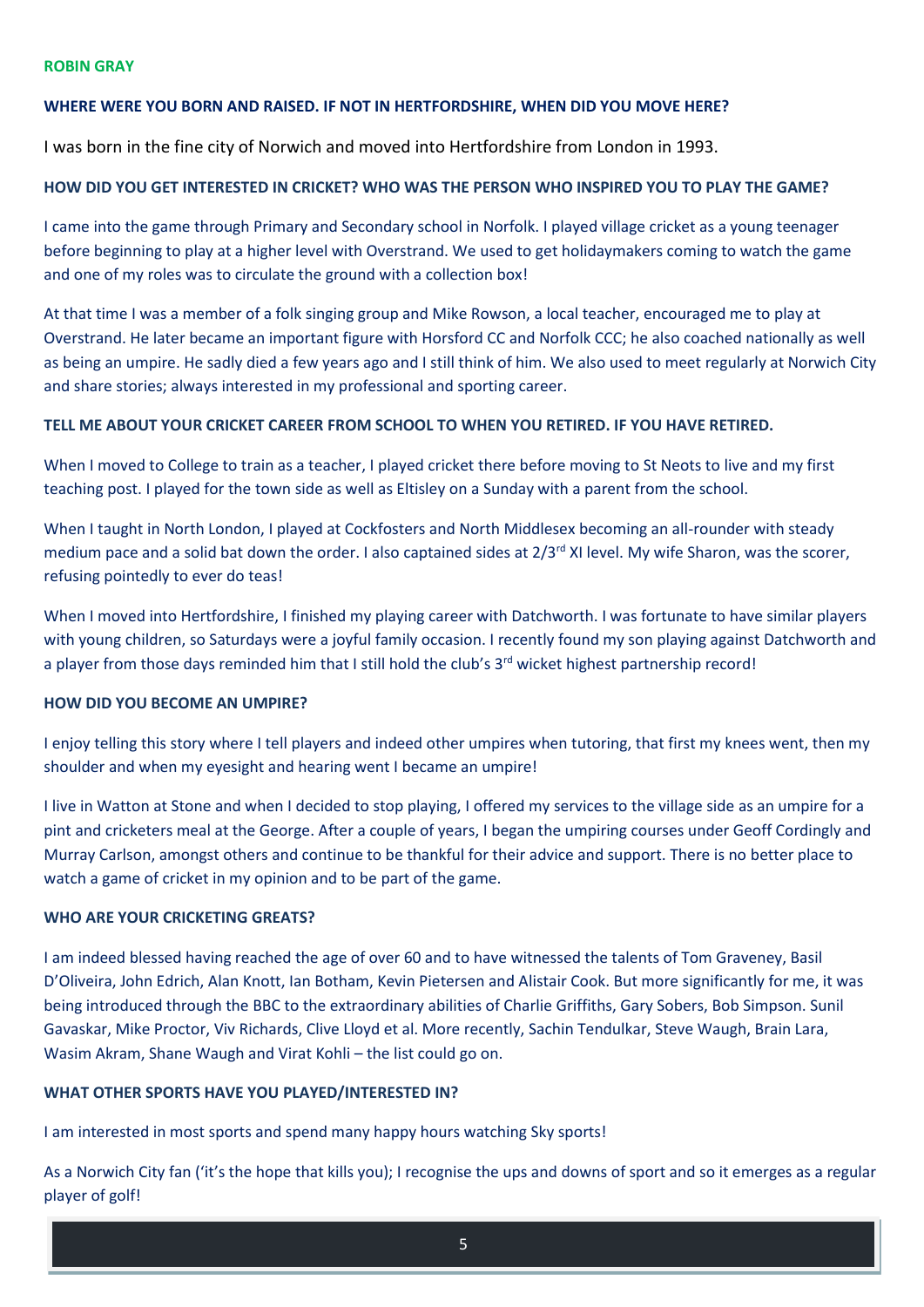#### **DO YOU SUPPORT A COUNTY CRICKET TEAM – IF SO, WHICH ONE?**

Growing in Norfolk in pre-internet days I had no interest in County Cricket, but if pushed I would probably say Kent. I have taught young people who have played for Somerset, Hampshire and Warwickshire, so took an interest in their performances.

#### **FAVOURITE PLAYER AND WHY**

Assuming this is a cricketer because Kevin Keelan, the Norwich goalkeeper in my youth was my idol; it would be Alan Knott because of his unsurpassed glove work, batting application and cheery disposition in his day.

### **YOUR TOP 3 THINGS ON YOUR BUCKET LIST**

| $\bullet$                         | W |
|-----------------------------------|---|
| atch England play a test overseas |   |
| $\bullet$                         | D |
| lay golf at Gleneagles            |   |
| $\bullet$                         | H |
| .                                 |   |

ave a hole-in-one

#### ANY SPORTING HIGHLIGHT THAT YOU ARE PROUD OF

These are mainly football related with scoring a goal and saving a penalty in the same match; and scoring a hat-trick of penalties as a goal-keeper!

As far as cricket is concerned, I once scored 88 in a match and retired to give others a game believing I would score a century some other time – never did but I considered it was the right thing to do.

I have enjoyed captaining sides and seeing the skills and talents of those around me emerging and flourishing.

#### **PETE GURNEY**

### **WHERE WERE YOU BORN AND RAISED. IF NOT IN HERTFORDSHIRE, WHEN DID YOU MOVE HERE?**

I was born in Sandy Bedfordshire

### **HOW DID YOU GET INTERESTED IN CRICKET? WHO WAS THE PERSON WHO INSPIRED YOU TO PLAY THE GAME?**

My father inspired me to play the game

#### **TELL ME ABOUT YOUR CRICKET CAREER FROM SCHOOL TO WHEN YOU RETIRED. IF YOU HAVE RETIRED.**

I played cricket for Sandy all my cricketing career from the age of 11 in colts cricket through to adult age cricket. I captained the 2<sup>nd</sup> XI side for 3 years and was heavily involved in team selections as well.

#### **HOW DID YOU BECOME AN UMPIRE?**

I became an umpire as my father was the training officer for Bedfordshire. So he advised me to take a course, which I passed 1<sup>st</sup> time. Then the courses become power-point learning, so I continued to take the next stage.

#### **WHO ARE YOUR CRICKETING GREATS?**

My cricketing greats include Ian Botham and Allan Lamb of Northants.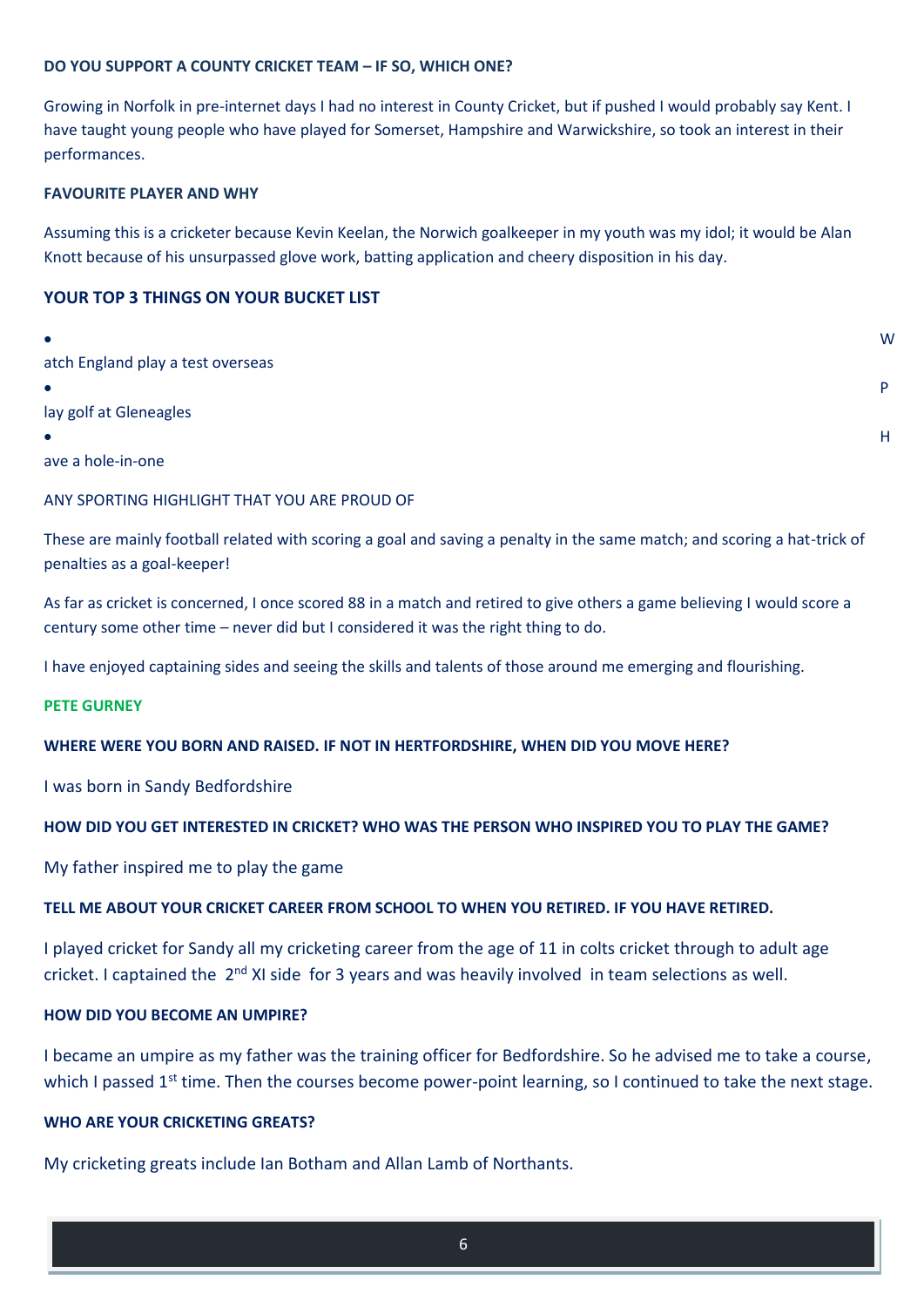#### **WHAT OTHER SPORTS HAVE YOU PLAYED/INTERESTED IN?**

I'm interested in football. I support Luton Town, attending games most weeks outside the cricket season.

### **DO YOU SUPPORT A COUNTY CRICKET TEAM – IF SO, WHICH ONE?**

I support Northants.

### **FAVOURITE PLAYER AND WHY**

My favourite current player is Rob Keogh. I know him through his Dunstable connections and I've umpired him on a number of occasions.

# **HERTFORDSHIRE WOMEN & GIRLS CRICKET**

Up until 2019 the top Women's league was the county championship, similar to the Men's County set up, but it involved all 38 counties, plus Scotland, the Netherlands and Wales.

It consisted of Division 1, Division 2 and a number of regional Division 3s. Hertfordshire over the years were mainly in Div. 2 or a Regional Div. 3

In 2020, the top leagues went regional, with the Sunrisers being the team the Hertfordshire Women team fed into, along with Middlesex, Cambridgeshire, Essex, Norfolk, Essex, Suffolk, Huntingdonshire and Northamptonshire.

Initially, the ECB wanted to remove all the County Women's teams, until it was pointed out that the club scene is nowhere near good enough yet for the county players not involved in the new regional teams (It will take a number of years for this to happen).

Therefore, the Hertfordshire Womens now play 4 days of T20s and that would be it. If it wasn't for some individuals in the East of England sorting out a 45 overs competition without any ECB Funding, which is fantastic for the counties in the East of England.

Like the men and boys, I expect the better players from the Hertfordshire Womens and Girls set up are taken by Middlesex or Essex at various ages.

In this year's. Women Hundred there was a player who had 3 years at Hertfordshire, but moved to Essex when she was 16. There is a number of ex youth players and current players in the Academy set ups of the regional teams, so we are hoping that one or two may make it to the England set up, but as yet no one is on the pathway.

Overall, it is exciting times for Women and Girls cricket - just a few things to iron out as it expands.

Tom Ruxton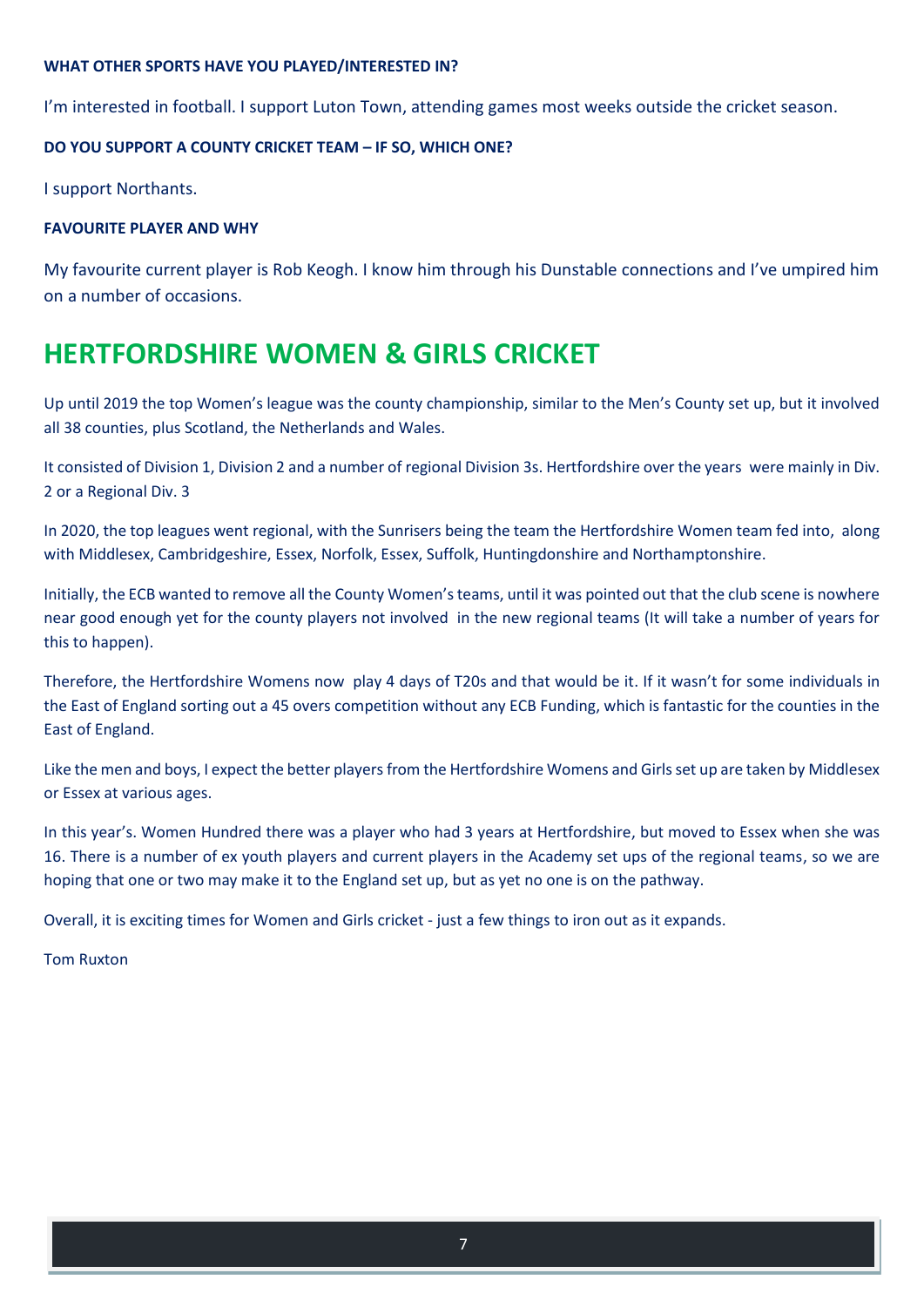# **HERTFORDSHIRE WOMEN 2021**



#### **Hertfordshire team versus Norfolk**

The Hertfordshire Women's team continued from where they left off in 2020 by winning 2 trophies and also remaining unbeaten in the league T20 competitions.

In the ECB Womens County T20 East Group, Norfolk were beaten by 10 wickets and then 93 runs. Suffolk by 18 runs and 43 runs and Huntingdonshire by 10 wickets. The second game against Huntingdonshire was abandoned with Hertfordshire in a good position at 81/1 off 10 overs.

The team winning the league unbeaten with 5 wins and 3 games were cancelled or abandoned.

As well as very good team performances, there were very good individual performances. The batting was led by skipper Kezia Hassall with two half centuries and an average of 89. Amelia Kemp also hit a half century and along with Catherine Cirkel sealed the 10 wickets win against Norfolk. Elsa Barnfather and Mille Dyer took the team over the line in the 10 wickets win over Hunts and when the team were in trouble at Suffolk at 15/4 after 7 overs, a 61 run partnerships between Charlotte Banks and Kezia put the team back on track.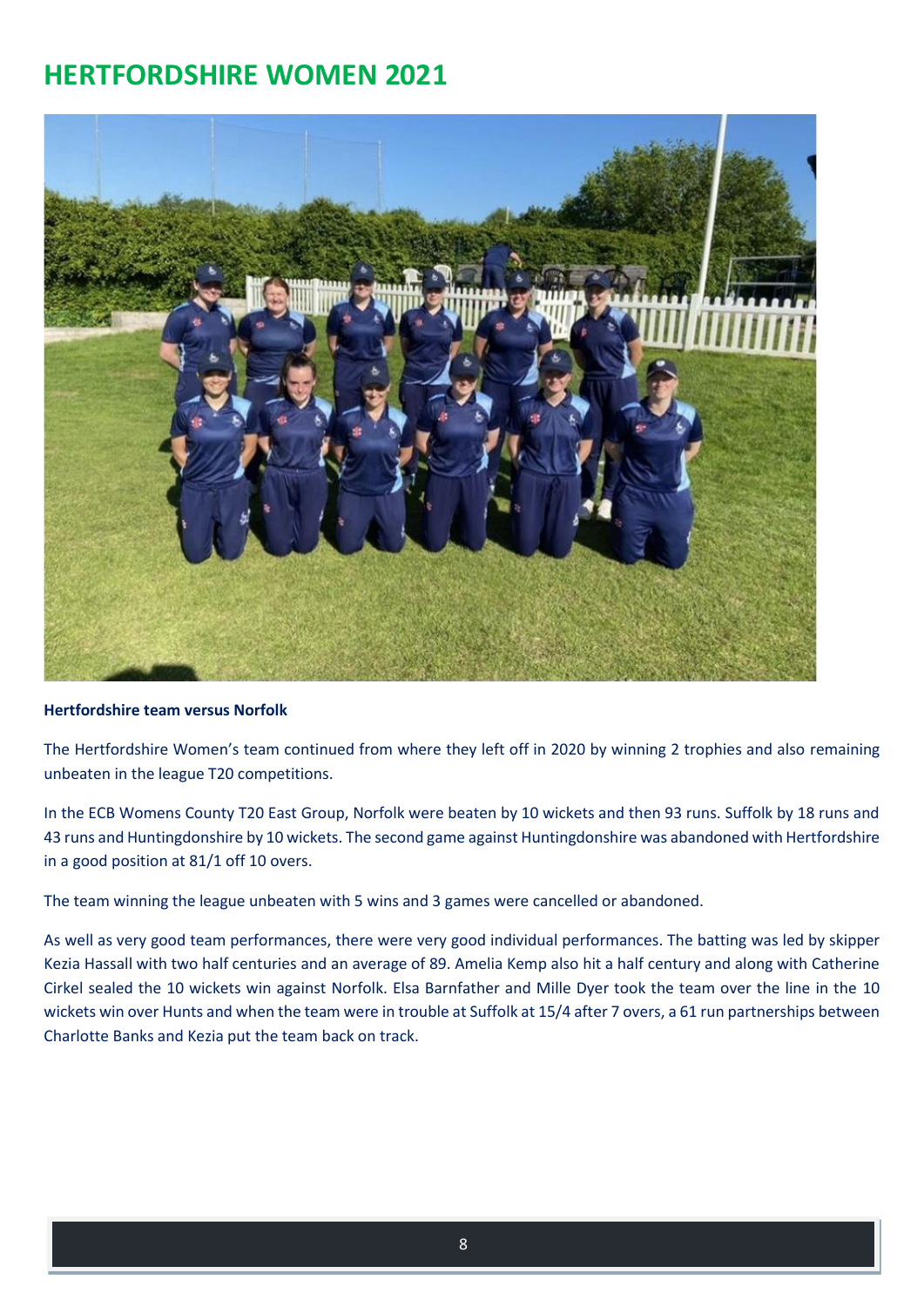

#### **Hertfordshire team versus Lincolnshire**

The spinners dominated the wicket's column with Ella Phillips (12), Lydia Borbas (7) and Catherine (6) topping the charts. Ella had incredible figures of 5/2 against Norfolk as well as 4/8 at Huntingdonshire. Lydia managed to better Ella figures with 4/5 in the same Huntingdonshire innings. The seamers also impressed with tidy spells, in particular Charley Phillipe 3/17 against Norfolk and Amelia took 5 wickets for less then 5 a piece over the T20 season.

Over the season, only Suffolk manged to score over 100 in an innings, while Norfolk were bowled out for 57 and Huntingdonshire for 37.

At the end of the season in the East of England T20 competition against Buckinghamshire, the bowlers again restricted the opposition to under 100 in both games. In game one, a half century from Sarah Walker plus innings by Amelia (35) and Kezia (20) set Buckinghamshire 129 to win. Two wickets each from Amelia, Lydia and Amba Parmar on debuted insured a 32-run win. In game two, Amelia 3/11 and another two wickets from Amba restricted the chase to just under the 100. Lydia led the way with a fine 47 in the chase as the Buckinghamshire total was overhauled with 2 overs to spare.

The defence of the Soroptimist East of England County Championship 45 over competition started off with a defeat at Buckinghamshire, but the team managed to win 3 of the next 4 games to finish runners up to the eventual winners Buckinghamshire by only 3 points.

Skipper Kezia let the way with the bat continuing a truly remarkable season. In the 5 innings Kezia managed to score 492 runs at an average of 164 and a strike rate of 94.80. This included two centuries including an innings of 150 not out against Huntingdonshire, which is the highest score ever by a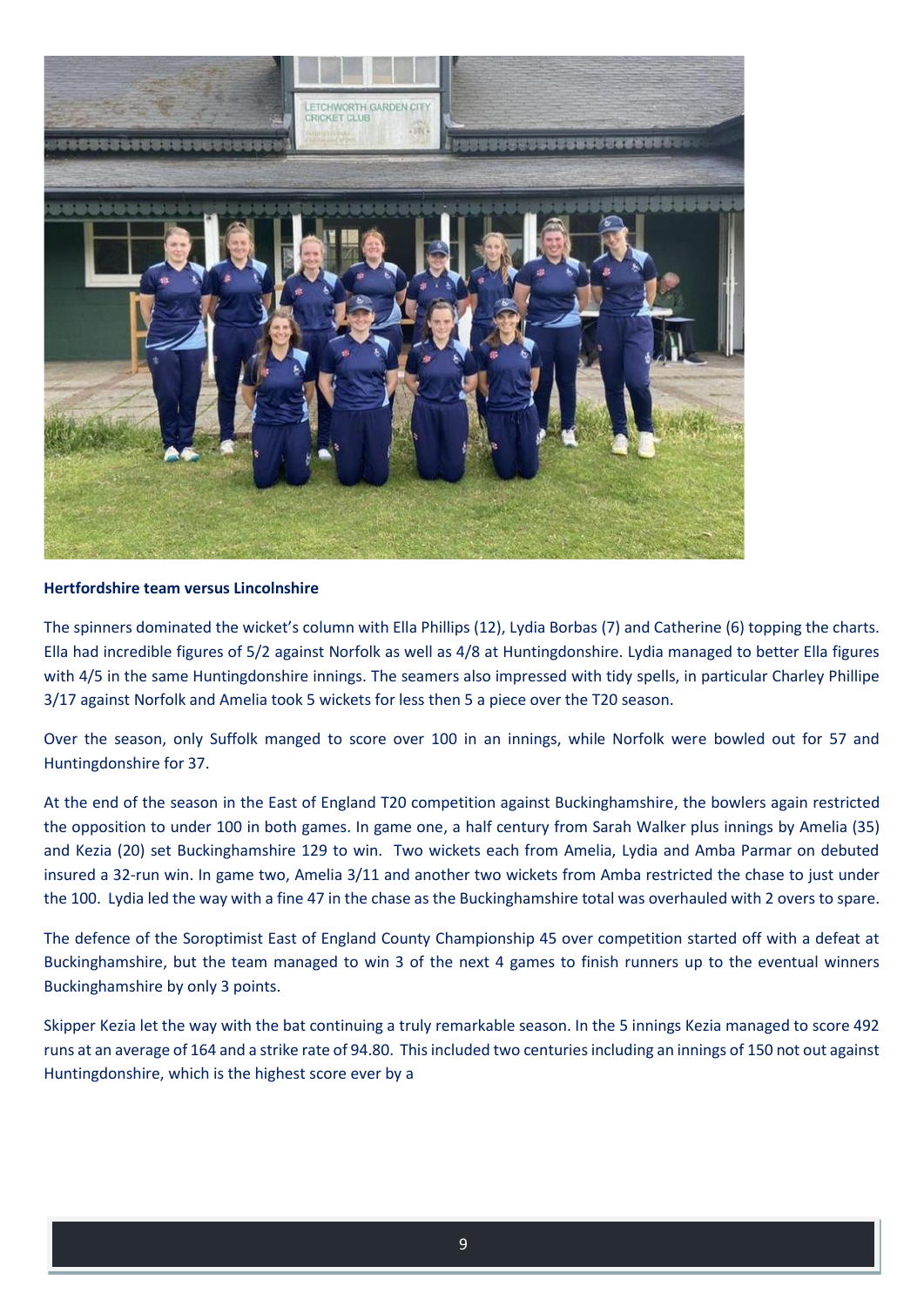

#### **Hertfordshire Team versus Huntingdonshire**

Hertfordshire Woman. The other century was a 139 v Lincolnshire, but you can also add an 88\* not out v Cambridgeshire and 74 v Buckinghamshire. Amelia managed an innings of 71 in a record breaking first wicket stand of 190 v Kezia against Huntingdonshire and wicketkeeper Tilly Larkins scored 50 against Buckinghamshire.

Ella topped the bowling average again with 9 wickets including 4/9 against Huntingdonshire. Opening bowlers Charley and Mabel Reid managed a number of wickets between them with Mabel managing 3/40 in the win over Cambridgeshire. Other wicket takers included Katherine Webb, Imogen Lightning, Elizabeth Ruxton, Lydia, Catherine and Millie.

The Womens team also played a number of friendlies which provided great experience for youngsters such as Imogen, Amba, Lotty Hobson and Zara Wightman which looks good for the future of the Womens team.

Congratulations should also go out to Elsa Barnfather who made the Sunrisers Academy squad in 2021 and also Mabel Reid who made the Emerging Players Pathway also for the Sunrisers who are the regional team for the area. With the squads for the 2022 to be published in the near future it is hoped that a number of other Hertfordshire players will be added to the list.

Lastly congratulations should also go out to the Hertfordshire U18s girls' team who managed to top their 40 over group in 2021. I am not sure how many Hertfordshire teams over the years have managed to beat Middlesex, Essex and Northamptonshire counterparts in games in the same season but it is exactly what this team managed to achieve.

#### Tom Ruxton